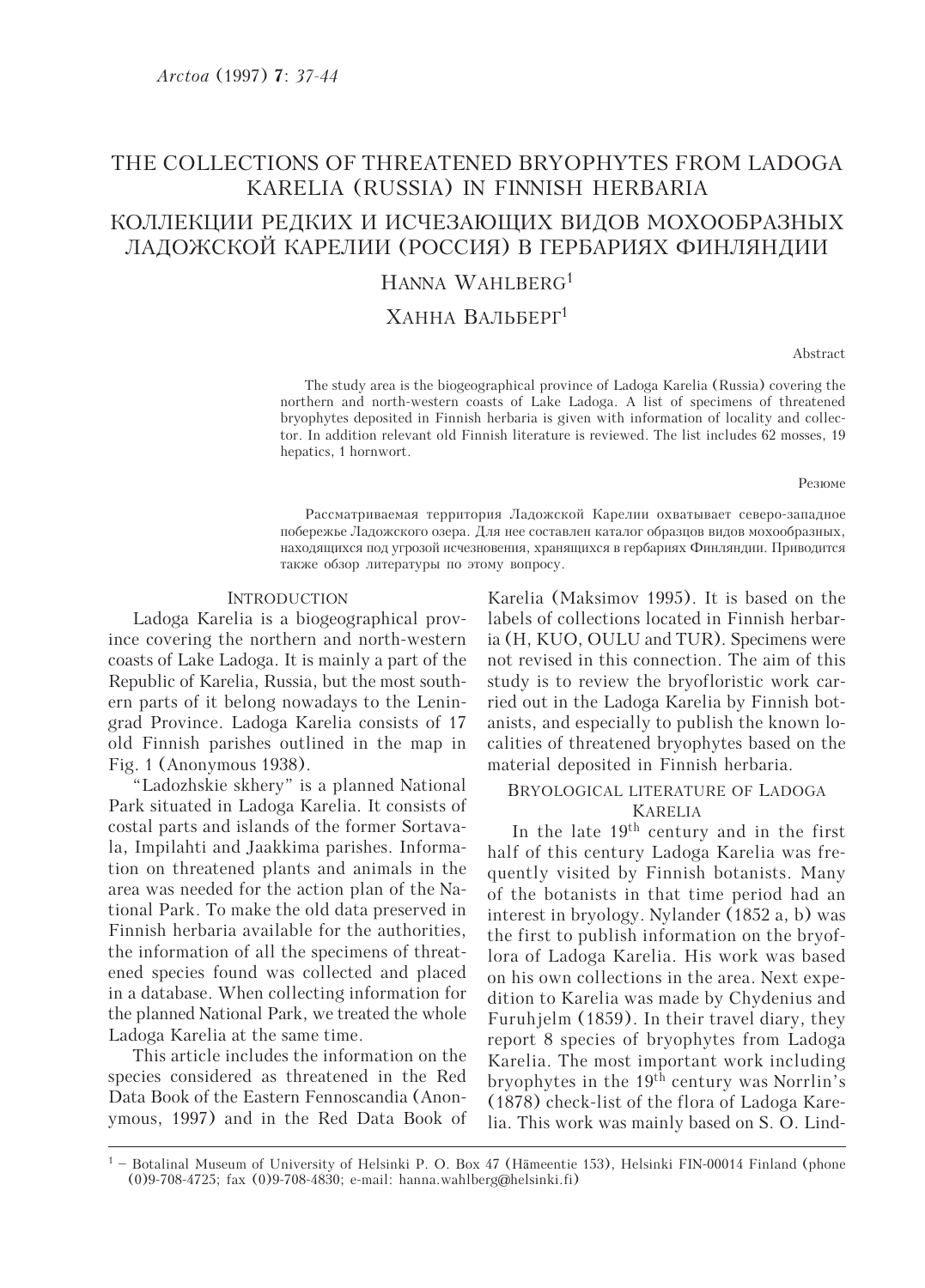

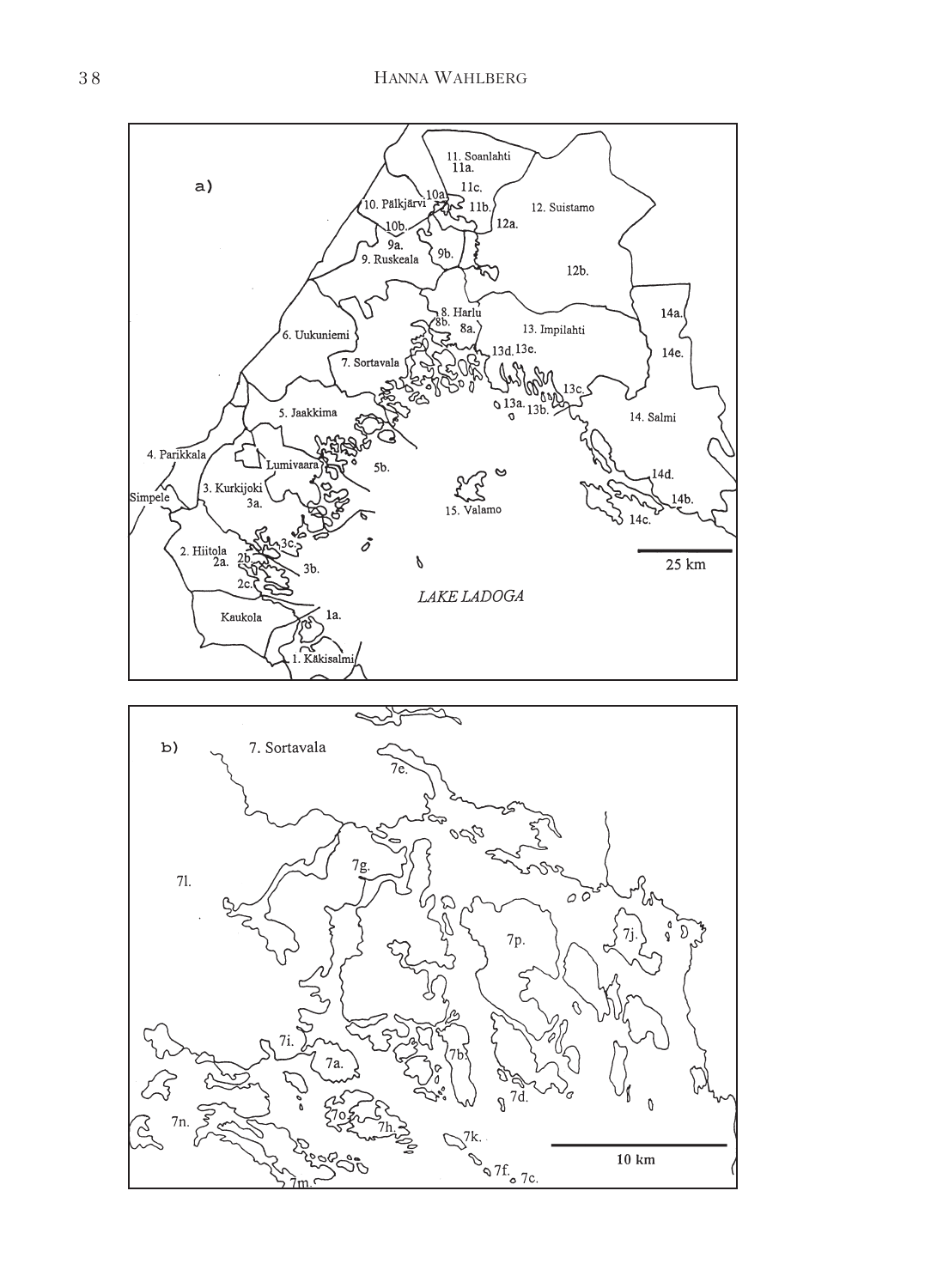berg's and J. P. Norrlin's collections in the region in the summer of 1874. In this checklist 162 species of bryophytes are given for Ladoga Karelia. The last major expedition in the last century to Ladoga Karelia was made by H. Hjelt and V. F. Brotherus in 1876 (Hjelt 1881). Brotherus did not publish his collections but Hjelt (1881) reports some of the bryophytes charasteristic to different habitats.

In 1914 V. Pesola made a botanical expedition to the northern parts of Ladoga Karelia (Pesola 1917). He was interested in the effect of limestone on the distribution of plant species and found in his work three new bryophyte species to Ladoga Karelia. M. J. Kotilainen visited Ladoga Karelia several times in the 20's and 30's and published for instance a description of a botanical excursion to Ladoga Karelia with notes of observed bryophytes (Kotilainen 1931). His major work on bryoflora of the area was his study on the boreal element in the bryoflora of Lagoda Karelia (Kotilainen 1929).

One of the best studied areas belonging to Ladoga Karelia is the former Hiisjärvi Nature Reserve situated in the eastern part of the province, in Salmi (Fig. 1). Brandt (1933) made a survey of the vegetation of the Nature Reserve and Tuomikoski (1935) published a bryophyte flora of the area.

In addition to travel diaries and floras, new findings for the area have been published by many authors. Brotherus (1913) reported Amblystegiella confervoides (Brid.) Loeske (= Platydictya confervoides); Kotilainen (1927) – Cirriphyllum vaucheri Loeske & Fleisch.  $(= C.$  tommasinii); Kotilainen (1935) – Anoectangium compactum Schwaegr.  $(= A.$  *aestivum* $)$ , Buch  $(1938)$  – *Junger*mannia tristis Nees (= *J. atrovirens*), Tuomikoski (1939) – Cryptothallus mirabilis Malmb. and Vaarama (1939) Desmatodon latifolius (Hedw.) Brid. as first records to Ladoga Karelia.

Specimens collected from Ladoga Karelia have been published already in taxonomic revisions and distribution studies. For instances Lindberg (1864) has cited Ladoga Karelian specimens in his study of *Timmia* species and Tuomikoski (1936) in his study on the mosses of the genus Mnium. Vaarama (1936) studied the distribution of Ricciocarpos natans Corda and many of the specimens cited were collected from Ladoga Karelia. Finnish botanists have traditionally included Russian Karelia when publishing distribution maps of Finnish bryophytes eg. Koponen (1967), Vitikainen (1969), Junnilainen (1977) and Piippo (1982).

In the newly published check-list of mosses of Karelia, 352 species are recorded in the area number 12 (Maksimov & Volkova 1993), which corresponds approximately to the biogeographical province of Ladoga Karelia. Of these 352 species of mosses, 42 species are classified as threatened in the Red Data Book of Karelia (Maksimov 1995). Liverworts and hornworts have not been included in these publications and thus the number of species for Ladoga Karelia remains unknown. On the preliminary list for the coming Red Data Book of Eastern Fennoscandia 69 species of mosses,1 hornwort and 34 liverworts are classified as threatened in the whole Karelia (Kotiranta & al. 1997). Altogether, in the Ladoga Karelia there are 62 mosses, 19 liverwors and 1 hornwort considered as thretened in these Red Data books (Kotiranta & al. 1997, Maksimov 1995).

## COLLECTIONS OF THREATENED BRYOPHYTES FROM LADOGA KARELIA.

This is a list of specimens of threatened bryophytes deposited in Finnish herbaria: H (Botanical Museum, University of Helsinki), KUO (Kuopio Museum of Natural History),

Fig. 1. The localities of collections of threatened bryophytes from Ladoga Karelia. The whole biogeographical province with 17 old Finnish parishes is outlined in the map a. A more detailed picture is given of Sortavala and it's surroundings in map b. 1. Käkisalmi. 1a. Pärnälampi. 2. Hiitola. 2a. Hiitola railway station. 2b. Pekonlahti. 2c. Pukinniemi; Saikanlampi. 3. Kurkijoki. 3a. Haavikko, Ohtijärvi. 3b. Heposaari; Pätäkunsaari. 3c. Tervu, Vätikkä. 4. Parikkala. 5. Jaakkima. 5a. Puutsalo. 5b. Siikasaari. 6. Uukuniemi. 7. Sortavala. 7a. Haavus; Haukkariutta. 7b. Honkasalo. 7c. Iso-Viro. 7d. Orjatsaari; Kaarnesaari. 7e. Kirjavalahti (Paksuniemi, Hali, Kotomäki,Lahentaus, Louhivuoret, Lakkalampi, Lakkapää, Leppälänniemi, Jamilahti, Vaavalahti). 7f. Kotiluoto. 7g. Liikolavuori, Paasovuori, Rausku, Sipilänsalmi. . 7h. Markatsima. 7i. Melloinen, Vuorlahti. 7j. Mäkisalo. 7k. Mustasaari. 7l. Niemikoski. 7m. Pieni Haapasaari. 7n. Rautalahti, Kuokkaniemi. 7o. Tamhanka. 7p. Tulolansaari. 8. Harlu. 8a. Läskelä. 8b. Putsuvaara. 9. Ruskeala. 9a. Iso-Selkäsaari. 9b. Marmorilouhos. 10. Pälkjärvi. 10a. Anoniemi, Korkeaniemi. 10b. Matkaselkä, Ruokojärvi, Saarensuo. 11. Soanlahti. 11a. Havuvaara. 11b. Kintsinniemi (dolomiittilouhos). 11c. Korpikallio, Laaja, Vehkavaara, Maitovaara. 12. Suistamo. 12a. Jalovaara. 12b. Leppäsyrjä (Saariselkä, Nykynmäki, Kylänmäki, Säynävaara, Vaaherjoki). 13. Impilahti. 13a. Huunukka. 13b. Majatsaari, Majatsalmi. 13c. Pitkäranta. 13d. Pullinvuori. 13e. Raukkiivuoret. 14. Salmi. 14a. Hiisjärvi. 14b. Karkku. 14c. Lunkula. 14d. Tulema. 14e. Käsnäselkä. 15. Valamo.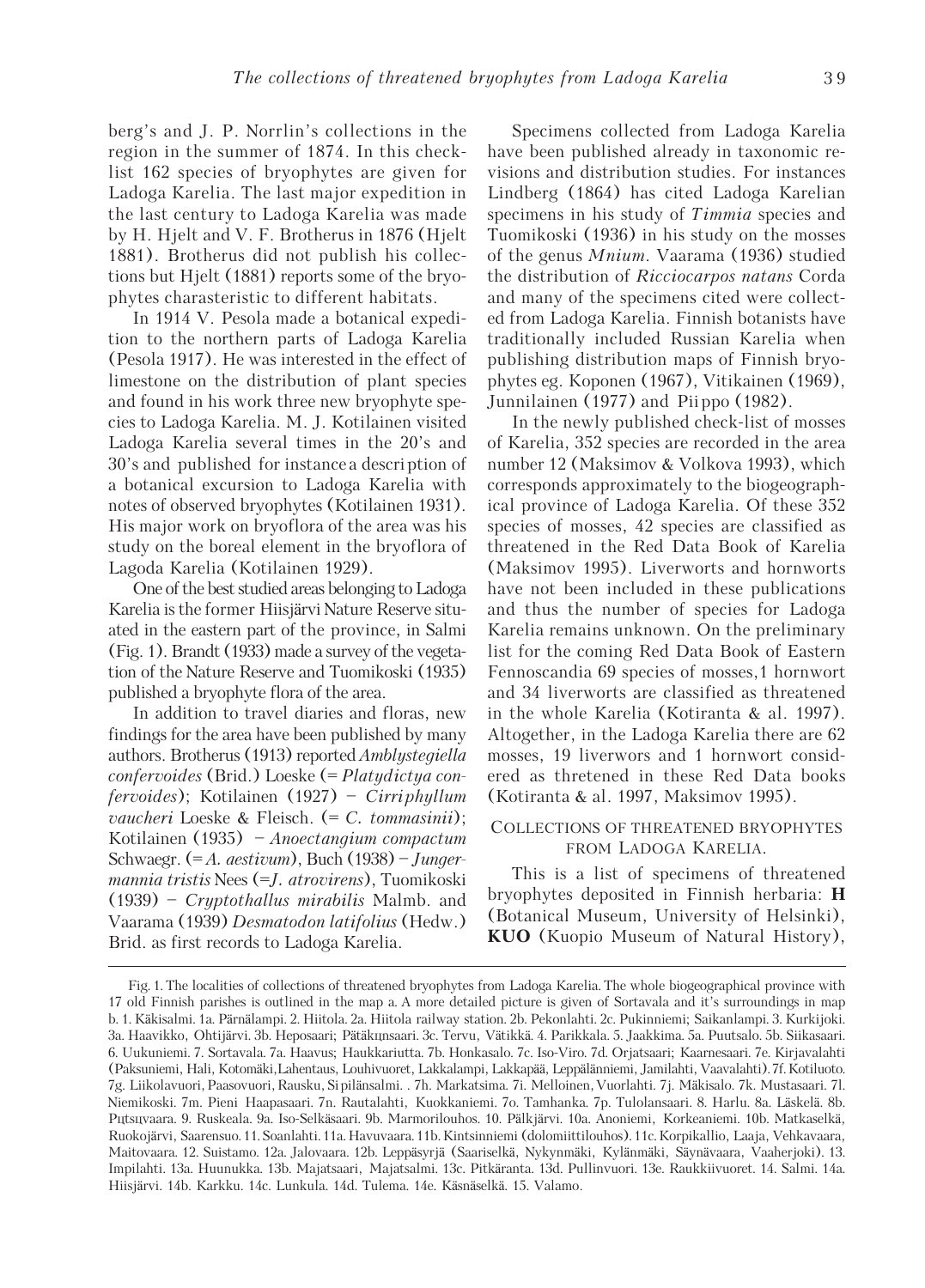OULU (Botanical Museum, University of Oulu) and TUR (Biology Department, University of Turku). The codes refer to the locations pointed out in Fig. 1. The specimens from KUO and TUR had serial numbers, but the specimens from H and OULU were numbered while placing the information from the labels to the databank. If the specimens have been confirmed or renamed earlier for a revision or other purposes, the name of the researcher is given before the specimen enumeration. "??" is used for unclear handwriting. Nomenclature of mosses follows Ignatov & Afonina (1992) and nomenclature of hepatics Konstantinova & al (1992).

### ACKNOWLEGEMENTS

The study is a part of the project Biodiversity of the northern coast of Lake Ladoga (University of Helsinki, project  $n^{\circ}$  96978501), hosted by the Finnish Museum of Natural History. Financial support by the Ministry of the Environment if gratefully acknowledged. I also want to thank Prof. Timo Koponen for supervising my work.

### **MOSSES**

- Andreaea crassinervia Bruch 5a. Norrlin, J. P. 1874: H 9. 7n. Huuskonen, A. J. 1943: OULU 380.
- Anoectangium aestivum (Hedw.) Mitt.  $-$  11c. Kotilainen, M. 1933: H 306.
- Antitrichia curti pendula (Hedw.) Brid. 3. Juslin, E. 1874: H 14. 7d. Pesola, V. 1914: H 10. 7o. Oesch, L. 1914: H 13. 15. Lindberg, S. O. 1874: H 11. Norrlin, J. P. 1874: H 12.
- Atrichum flavisetum Mitt.  $-7e$ . Brotherus, V. F. 1911: H 15, H-Brotherus, V. F. Bryotheca Fennica fasc. 3 253.
- Barbula unguiculata Hedw. Brotherus, V. F. 7e. Buch, H. 1922: H 3.
- Brachytecium glareosum (Spruce) Schimp. in B. S. G. 9b. Brotherus, V. F. 1903: H 8. Huuskonen, A. J. 1935: TUR 3603, 1936: H 7, 1956: TUR 3595. 12b. Huuskonen. A. J. 1930: OULU 381, 1935: H 6, OULU 366. 1937: OULU 375, TUR 3698. Huuskonen, A. J. & Huuskonen, I. 1935: OULU 369. Huuskonen, A. J. & Roivainen, H. 1935: OULU 370. Kotilainen, M. 1926: H 5. Roivainen, H. 1935: H 4.
- Bryum knowltonii Barnes  $6.$  Simming, Th. 1862: H 16.
- *Bryum stirtonii* Bruch et Schimp. in B. S. G.  $-10$ . Brotherus, V. F. 1876: H 17.
- *Campylium calcareum* Crundw. et. Nyh.  $-$  11b. Huuskonen, A. J. 1936: OULU 393. 11. Huuskonen,

A. J. 1936: OULU 394. 12b. Kotilainen, M. 1927: OULU 395.

- Campylium elodes (Lindb.) Kindb. **7e.** Backman, H. 1860: H 19, H-SOL 332. Lindberg, S. O. 1874: H 18, H-SOL 333, KUO 386.
- Campylium halleri (Hedw.) Lindb.  $-7e.$  Lindberg, S. O. 1874: H 23, H-SOL 331. Norrlin, J. P. 1874: H 22, TUR 5333. 12a. Huuskonen, A. J. 1935: H 21, KUO 1921, OULU 363, 364, TUR 5331, 3412. 1936: H 20, KUO 1925, 1926, OULU 372, TUR 5340, 5334. Kotilainen, M. 1927: H 24, TUR 2336.
- Campylium radicale (P.Beauv.) Grout Lindberg, H. 3. Juslin, E. 1905: H 305.
- Cirri phyllum tommasinii (Boul.) Grout  $-$  9b. Huuskonen, A. J. 1934: H 29, OULU 360. 1935: H 30, 31, KUO 2267, OULU 361, 362, TUR 32772, 32782, 32783, 32788, 34186, 34198. 1937: H 32, OULU 373, TUR 7293, 7296, 91225, 91226, 91227, 91228, 91229. Kotilainen, M. 1924: H 27, KUO 2235, 2264, 2269, OULU 382, TUR 7298. 1938: H 28, KUO 2266 TUR 7287. Norrlin, J. P. 1874: H 34. 12b. Huuskonen, A. J. 1935: OULU 367. Kotilainen, M. 1926: H 25. 1930: H 36, TUR 7295. 1931: H 26, TUR 7288, 7292, 7297. Roivainen, H. 1935: H 35. Tuomikoski, R. 19??: H 33.
- Coscinodon cribrosus (Hedw.) Spruce  $-$  15. Nylander, W. 1844: H 37.
- Desmatodon latifolius (Hedw.) Brid. **7a.** Vaarama, A. 1938: H 38.
- Dicranella humilis Ruthe Brotherus, V. F. 9. Backman, H. 1905: H 307.
- Didymodon icmadophilus (Schimp. ex C. Müll.) Saito - 10a. Kotilainen, M. 1927: OULU 389.
- Didymodon ridigulus Hedw. 10a. Brotherus, V. F. 1876: H 40. Linkola, K. 1914: H 39, KUO 785.
- Discelium nudum (Dicks.) Brid. 8a. Pesola, V. 1914: H 42. **14c.** Huuskonen, A. J. 1942: OULU 377. 14d. Huuskonen, A. J. 1939: OULU 376. 1942: OULU 378. 1943: OULU 379. 14. Huuskonen, A. J. 1939: H 41, TUR 9598.
- Drepanocladus sendtneri (Schimp. ex C.Müll.) Warnst. – Tuomikoski, R. 1940. 9. Brotherus, V. F. & Buch, H. 1911: H-Brotherus, V. F. Bryotheca Fennica fasc. 3 270. 10b. Waris, H. 1920: TUR 10931-10933, 66373.
- Dryptodon patens (Hedw.) Brid. Buch, H. 1938, Tuomikoski, R. 1940. 7e. Buch, H. 1911: H 57. Lindberg, S. O. 1874: H-SOL 334. Lĺng, G 1898: OULU 387. Norrlin, J. P. 1874: H 59-61. Poppius, B. 1989: H 56, TUR 41568. 13d. Huuskonen, A. J. 1935: H 55, TUR 13127. 13. Brotherus, V. F. 1876: H 58. 14a. Tuomikoski, R. 1939: H 54.
- Encalypta procera Bruch Horton, D. 1980, 1983. 9. Lindberg, S. O. 1874: H 43, H-SOL 335.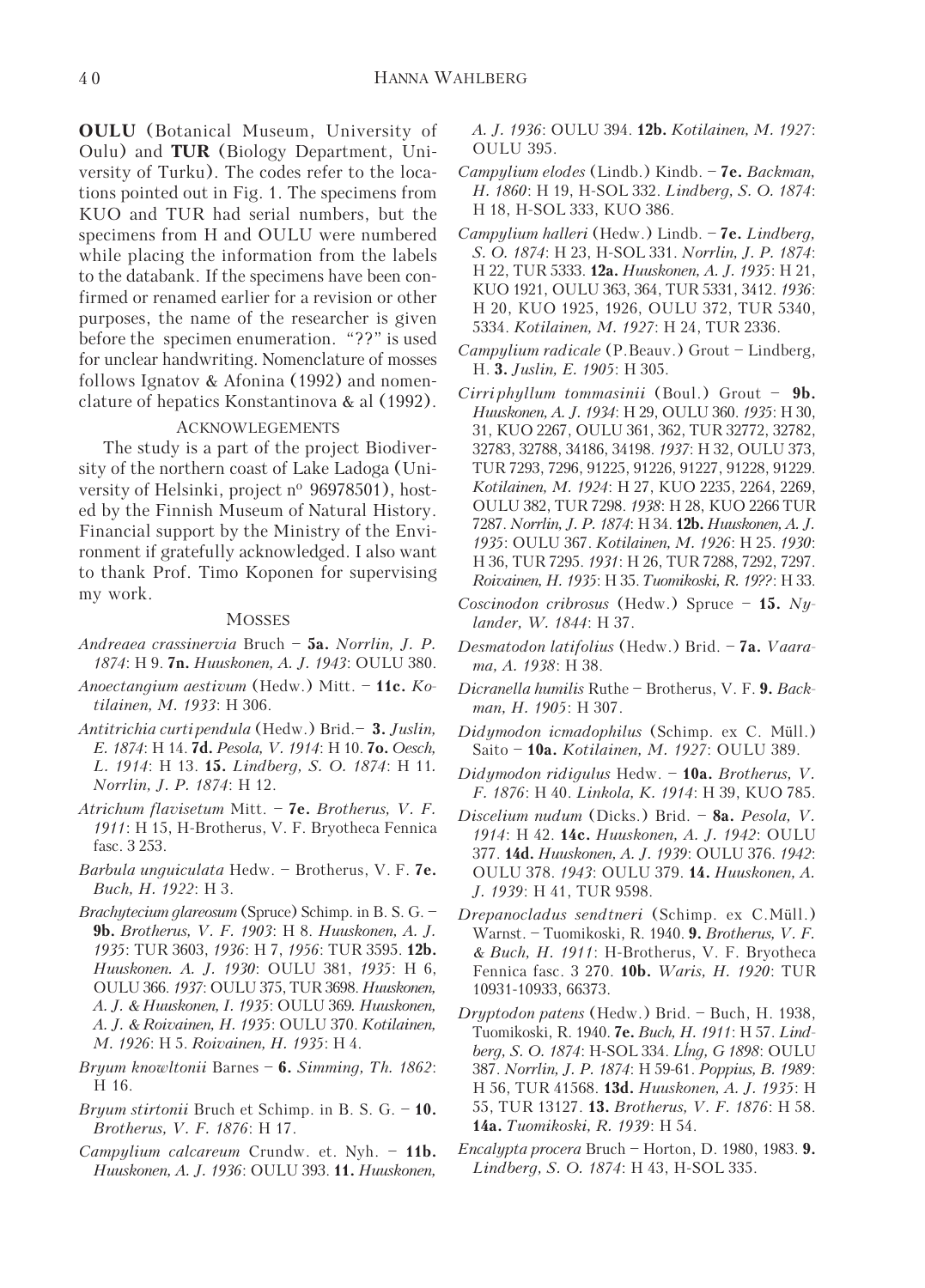- Encalypta spathulata C.Müll. Horton, D. 12b. Huuskonen, I. & Huuskonen, A. J. 1936: H 45. Roivainen, H. 1935: H 44.
- Fontinalis hypnoides Hartm.  $-$  1a. Wecksell, J. A. 1907: H 52. 12b. Kotilainen, M. 1939: H 51.
- Grimmia anodon Bruch et. Schimp. in B. S. G. Karttunen, K. 1985. **7j.** Vainio, E. 1927: TUR 12896. 13c. Brotherus, V. F. 1876: H 53. Brotherus, V. F. & Hjelt, Hj. 1876: H-SOL 337.
- Grimmia elatior Bruch ex. Bals. et. De Not. Brotherus, V. F. 1918, Auer, A. V. 1936, 1937, Tuomikoski, R. 1946, Ulvinen, T. 1987. **3b.** Räsänen, V & Laurila, M. 1936: H 82, TUR 12962, 12965, 5a, Norrlin, J. P. 1874: H 80. 5b. Pankakoski, A. 1938: H 71. 7a. Huuskonen, A. J. 1937: H 84. Kari, L. 1923: TUR 12966. Porkka, O. 1923: H 90. Kotilainen, M. 1936: H 68. 7b. Linkola, K. 1914: H 77. Pankakoski, A. 1938: H 73. 7c. Pankakoski, A. 1933: H 75. 1937: H 76. Vaarama, A. 1938: TUR 12963. 7e. Lindberg, S. O. 1874: H-SOL 339. 7f. Hulkkonen, O. 1930: H 89. Kotilainen, M. 1930: H 62, TUR 12964, 12970. Linkola, K. 1929: H 79. Vainio, E. 1927: TUR 12961, 12971. 7g. Lindberg, S. O. 1874: H 87, H-SOL 338. 7h. Pankakoski, A. 1938: H 70. 7j. Vaarama, A. 1938: TUR 12959. Vainio, E. 1927: TUR 12951. 7k. Pesola, V. 1914: H 88. 7m. Pankakoski, A. 1938: H 72. **7o.** Linkola, K. 1915: H 78. 9a. Huuskonen, A. J. 1936: H 85, OULU 404. 11c. Brotherus, V. F. 1876: H 65. Huuskonen, A. J. 1936: H 64, OULU 402, 405, 406, TUR 12967, 12969. Kotilainen, M. 1933: H 67, TUR 12968. Roivainen, H. 1935: H 81. 12. Huuskonen, A. J. 1936: H 86. 13a. Pankakoski, A. 1938: H 74. **13b.** *Ling, G. 1898*: H 63. **13c.** *Kotilainen, M.* 1939: H 69. 13d. Brotherus, V. F. 1876: H 83. Huuskonen, A. J. 19??: TUR 12954. Kotilainen, M. 1926: OULU 403, TUR 12953, 12956, 12957. 13e. Kotilainen, M. 1938: H 66.
- Grimmia hartmannii Schimp. Vitikainen, O. 1968. 3a. Juslin, E. 1874: H 110-112. 3. Juslin, E. 1874: H 109, KUO 5091. 7m. Koskimies, A. E. 1927: H 113.
- Grimmia ovalis (Hedw.) Lindb. Auer, A. V. 1937, Tuomikoski, R. 1938, 1945. 2b. Räsänen, V. & Laurila, M. 1936: H 102. 3a. Juslin, E. 1874: H 103, 104. 5b. Pankakoski, A. 1938: H 97. 7a. Vaarama, A. 1038: TUR 13081. 7c. Pankakoski, A. 1937: H 100. 7e. Pankakoski, A. 1938: H 99. 7f. Kotilainen, M. 1930: H 91, OULU 388. Pankakoski, A. 1933: H 101. Vainio, E. 1927: TUR 44838. 7g. Lindberg, S. O. 1874: H-SOL 340, 341. 7h. Pankakoski, A. 1938: H 98. 7i. Kari, L. 1923: TUR 47903. Linkola, K. 1929: H 96. 7j. Kotilainen, M. 1930: H 92. Kujala, V. 1930: H 95. Vaarama, A. 1938: TUR 13084. 11c. Brotherus, V. F. 1876: H 108. Brotherus, V. F. & Hjelt, Hj. 1876: H 107. Kotilainen, M. 1933: H 94. 13d. Brotherus, V. F. & Hjelt, Hj. 1876: H 106. 13e. Kotilainen, M. 1938: H 93. 15. Vaarama,

A. 1938: TUR 13076. ??, ????: H 105.

- Grimmia unicolor Hook. in Grev. Auer, A. V. 5a. Lindberg, S. O. 1874: H-SOL 342. 13d. Kanervo, E. 1926: TUR 13264, 13269, 13272, 41328. Kotilainen, M. 1926: TUR 13275.
- Hamatocaulis lapponicus (Norrl.) Hedenäs Hedenäs, L. 1987. 3c. *Juslin, E. 1874*: H 115, 116. 3. Juslin. E. 1874: H 117. 11. Lĺng, G. 1898: H 114.
- Homalia besseri Lob. Buch, H. 1929, Haapasaari, M. & Fagerstén, R. 1966. 7e. Lindberg, S. O. 1874: H-SOL 343. Norrlin, J. P. 1874: H 119, 121. 10a. Brotherus, V. F. 1876: H 134. Brotherus, V. F. & Hjelt, Hj. 1876: H 130, 131, TUR 18023. 11c. Brotherus, V. F. 1876: H 136. 1903: H 135. Brotherus, V. F. & Hjelt, Hj. 1876: H 133. Huuskonen, A. J. 1935: H 129. Kotilainen, M. 1933: H 143. Roivainen, H. 1935: H 122. **12a.** Kotilainen, M. 1927: H 139. 12b. Huuskonen, A. J. 1935: H 124-128, OULU 359, TUR 18018, 18021, 19022. Kotilainen, M. 1926: H 138, 142, OULU 383, TUR 18024. Roivainen, H. 1935: H 123. Tuomikoski, R. 1933: H 120, TUR 18015. 13d. Brotherus, V. F. 1876: H 137. Brotherus, V. F. & Hjelt, Hj. 1876: H 132.
- Hymenostylium recurvirostre (Hedw.) Dix.  $-$  7e. Brofeldt, P. 1909: TUR 41666.
- Hypnum vaucheri Lesq.  $-11c$ . Brotherus, V. F. 1876: H 118.
- Neckera crispa Hedw. 2a. Kotilainen, M. 1919: H 155, KUO 7184. 3c. Juslin, E. 1874: H 147. 7e. Koskimies, A. E. 1927: H 146. Laurila, M. 1936: H 150, TUR 18154, 42030. Linkola, K. 1923: TUR 18153. 1927: H 144. Lĺng, G. 1898: H 145. Norrlin, J. P. 1874: H 151, 152. Parvela, A. 1927: OULU 385. Pesola, V. 1914: H 148. Sahlberg, J. 1872: TUR 18150. Vainio, E. 1927: TUR 18148. 7g. Kari, L. 1923: TUR 18149, 89806. 8b. Tuomikoski, R. 1938: H 154. 11c. Huuskonen, A. J. 1936: OULU 371, TUR 18151. 1937: H 159, KUO 7181, TUR 18152. Roivainen, H. 1935: H 157, KUO 7182. 12b. Huuskonen, A. J. 1935: H 158, OULU 368. Kotilainen, M. 1926: H 156, OULU 384. Pesola, V. 1915: H 149. Vainio, E. 1927: TUR 18147. 14a. Tuomikoski, R. 1933: H 153.
- Neckera pennata Hedw.  $-$  5a. Lindberg, S. O. 1874: H 162, H-SOL 344. 7e. Syrjänen, K., Laaka, S. & Virtanen, R. 1991: TUR 89901, 89902. 7g. Hidén, I. 1923: H 161. 7. Syrjänen, K., Laaka, S. & Virtanen, R. 1991: TUR 89900. 11. Lĺng, G. 1899: H 160. 15. Norrlin, J. P. 1864: H 163.
- Orthothecium chryseon (Schwaegr. ex. Schultes) Schimp. in B. S. G. - **7e.** *Vainio, E. 1926*: TUR 18769.
- Orthotrichum cupulatum Brid. 10a. Brotherus, V. F. 1876: H 164.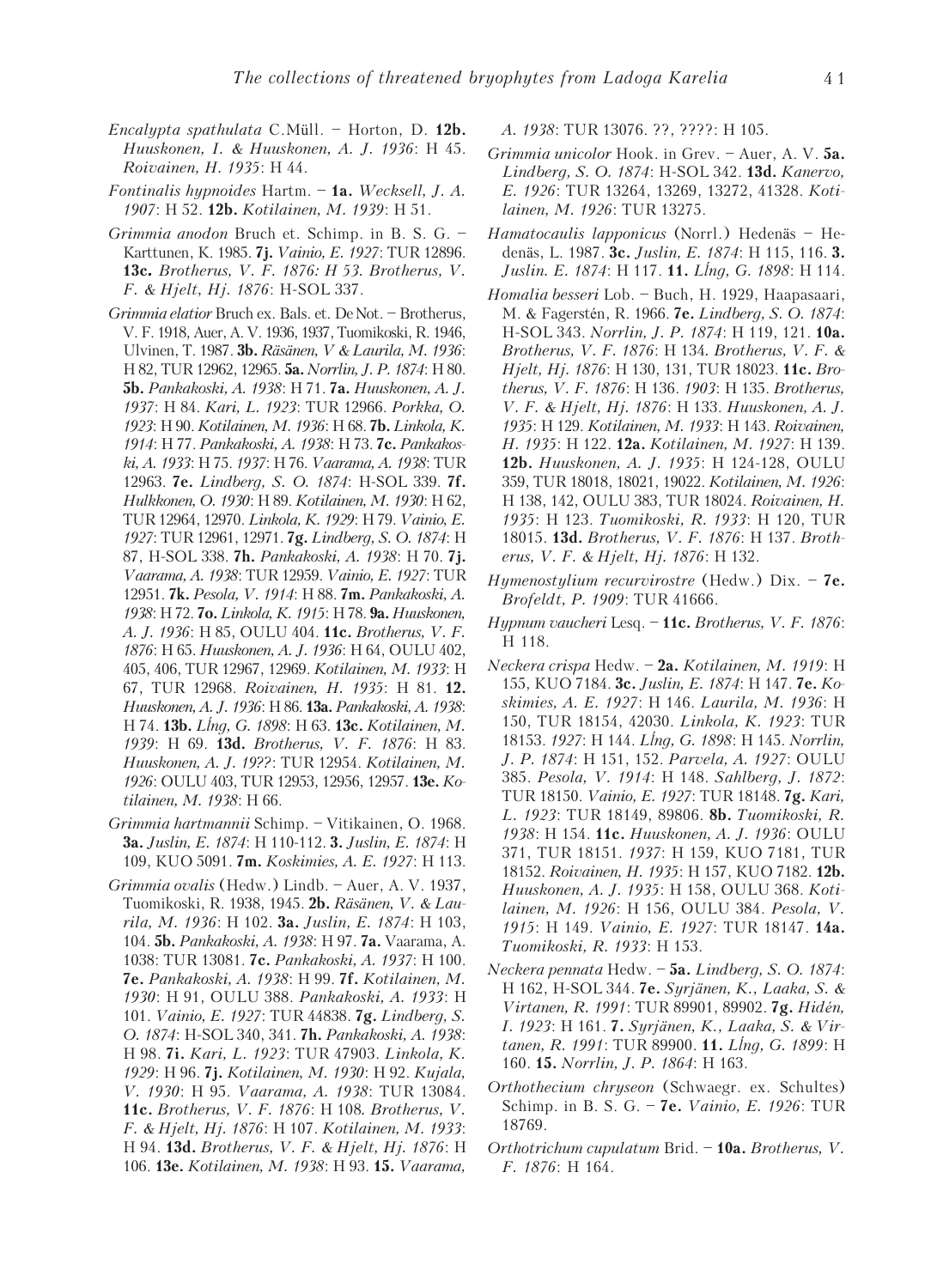- Orthotrichum pallens Bruch ex. Brid. Auer, A. V. 1941. **7e.** Lindberg, S. O. 1874: H-SOL 345. **7j.** Vainio, E 1923: TUR 18972.
- Orthotrichum urnigerum Myr. Schimper. 7. Nylander, W. 1850: H 165.
- Philonotis arnellii Husn.  $-$  5a. Lindberg, S. O. 1874: H 174, H-SOL 347. 7e. Lindberg, S. O. 1874: H-SOL 346.
- Philonotis fontana (Hedw.) Brid. var. falcata (Hook.) Brid. – Field, J. H. 1974. 1. Lĺng, G. 1897: H 167. 8b. Tuomikoski, R: 1938: H 166. 12b. Huuskonen, A. J. 1935: H 171. 1936: H 170, TUR 19599, 19601. 1938: OULU 398. Huuskonen, A. J. & Roivainen, H. 1935: OULU 399. Roivainen, H. 1935: H 169. 15. Vaarama, A. 1938: H 168.
- Physcomitrium sphaericum (Ludw.) Brid. Buch, H., Karttunen, K. 3. Brotherus, V. F. & Hjelt, Hj. 1876: H 173, H-SOL 353. 7g. Huuskonen, A. J. 1937: H 172.
- Plagiomnium affine (Bland.) T. Kop. Koponen, T. 1966. 12c. Roivainen, H. 1935: H 176. 12. Roivainen, H. 1935: H 175.
- Plagiomnium drummondii (Bruch et. Schimp.) T.Kop. – Koponen, T. 1965, Fagerstén, R. 1979. 7e. Lindberg, S. O. 1874: H 181-183, H-SOL 350-352. Norrlin, J. P. 1874: H 177, 178. 7k. Tuomikoski, R. 1938: H 185- 187. 10. Brotherus, V. F. 1876: H 180. 14a. Brandt, A. 1931: H 179. Tuomikoski, R. 1934: H 184.
- Platydictya confervoides (Brid.) Crum  $-$  **7e.** Brotherus, V. F. 1911: H-Brotherus, V. F. Bryotheca Fennica fasc. 3 264. Buch, H. 1911: H 1, 2, OULU 358, TUR 267, 276.
- Platygyrium repens (Brid.) Schimp. in B. S. G. Auer, A. V. 1936. 2c. *Laurila, M. 1935*: H 188, TUR 20642, 20644. 3. Juslin, E. 1874: H 189. 7e Brotherus, V. F. 1911: H 193. Lindberg, S. O. 1874: H 190, H-SOL 349. 9. Brotherus, V. F. 1876: H 192. 10a. Brotherus, V. F. 1876: H 194. 10 Brotherus, V. F. & Hjelt, Hj. 1876: H 191.
- Pohlia camptotrachela (Ren. et. Card.) Broth. Buch, H. 1905. 6. ?? 1862: H 195. 9. Simming, Th. 1862: h 196.
- Polytrichum formosum Hedw. Buch, H. 1932.  $3c$ . Juslin, E. 1874: H 203. 3. Juslin, E. 1874: H 204. 7e. Koskimies, A. E. 1927: H 200, Parvela, A. 1927: OULU 396, Sahlberg, U. 1902: H 197. 7d. Oesch, L. 1914: TUR 22152. 7g. Waris, H. 1924: TUR 22767. 7. Lindberg, S. O. 1874: H-SOL 348. Söyrinki, N. 1929: OULU 397. 10. Brotherus, V. F. 1876: H 202. 11. *Ling*, G. 1898: H 205-207. 13c. Kotilainen, M. 1939: H 199, TUR 96183. 13. Koponen, J. 1905: H 198. 14a. Tuomikoski, R. 1932: H 201.
- *Pseudotaxi phyllum elegans* (Brid.) Iwats.  $-12$ . Huuskonen, A. J. 1935: H 209, OULU 365. 14a. Tuomikoski, R. 1934: H 208.
- Racomitrium aquaticum (Brid. ex. Schrad.) Brid. 12b. Huuskonen, A. J. 1936: KUO 8898, TUR 23395.
- Racomitrium heterostichum (Hedw.) Brid.  $-7e$ . Norrlin, J. P. 1874: H 210, H-SOL 357. ?? 1874: H 211. 15. ?? ????: H 212.
- Rhabdoweisia fugax (Hedw.) Bruch et. Schimp. in B: S. G. - 12b. Huuskonen, A. J. 1936: H 213.
- Rhynchostegium ri parioides (Hedw.) C.Jens. Buch, H. 1929. 11. Cederhvarf, R. 1902: H 214.
- Schistidium flaccidum (De Not.) Lindb. 13d. Brotherus, V. F. 1876: KUO 9550. Brotherus, V. F. & Hjelt. Hj. 1876: H 308.
- Seligeria campylopoda Kindb. in Macoun  $-$  Gos, L. 1992. 12b. Kotilainen, M. 1927: H 216. Roivainen, H. 1935: H 215.
- Seligeria donniana (Sm.) C. Müll. Gos, L. 1992. 9b. Huuskonen, A. J. 1937: H 219, OULU 374, TUR 25041, 25049. Norrlin, J. P. 1874: H 217. 9. Lindberg, S. O. 1874: H-SOL 356, Simming, Th. 1862: H 218, H-SOL 355. 10a. Brotherus, V. F. 1876: H 225. Brotherus, V. F. & Hjelt, Hj. 1876: H 226. 11c. Roivainen, H. 1935: H 223. 12c. Huuskonen, A. J. 1935: H 220. Huuskonen, A. J. & Roivainen, H. 1935: TUR 25046. Kotilainen, M. 1927: H 222. 1938: H 221. Roivainen, H. 1935: H 224.
- Seligeria recurvata (Hedw.) Bruch et. Schimp. in B. S. G. – Vitt, D. 1976, Gos, L. 1992. 9. Brotherus, V. F. 1904: H-Brotherus, V. F. Bryotheca Fennica fasc. 1 5. Nylander, W 1842: H-SOL 354. 11b. Huuskonen, A. J. 1936: TUR 25059, 25062. **12b.** Huuskonen, A. J. 1935: H 227, TUR 25058. 1936: TUR 25060, 25063.
- Sphagnum molle Sull. Isoviita, P. 1963. 14a. Tuomikoski, R. 1939: H 234.
- Splachnum vasculosum Hedw. 1. Lindberg, H. 1897: H 229. 6. Simming, Th. 1861: H 228.
- Trematodon ambiguus (Hedw.) Hornsch. 6. Simming, Th. 1861: H 230. 12b. Kotilainen, M. 1926: H 231, OULU 400, TUR 29277. 1928: H 232, 233. 14. Huuskonen, A. J. 1936: OULU 401.
- Ulota hutchinsiae (Sm.) Hammar Piippo, S. 1981. 2c. Laurila, M. 1935: H 309, TUR 29395. 3. Juslin, E. 1905: H 310.
- Zygodon viridissimus (Dicks.) Brid. Auer, A. V. 1937, Virtanen, R. & Ohenoja, M. 1992. **11c.** Kotilainen, M. 1933: TUR 29597.

#### HEPATICS AND HORNWORTS

- Anthoceros agrestis Paton  $6.$  Simming, Th. 1867: H 236.
- Arnellia fennica (Gott.) Lindb. Brotherus, V. F., Buch, H. 1928, 1936. 12b. Huuskonen, A. J. 1935: H 240-244. 1936: H 239. Kotilainen, M. 1926: H 249.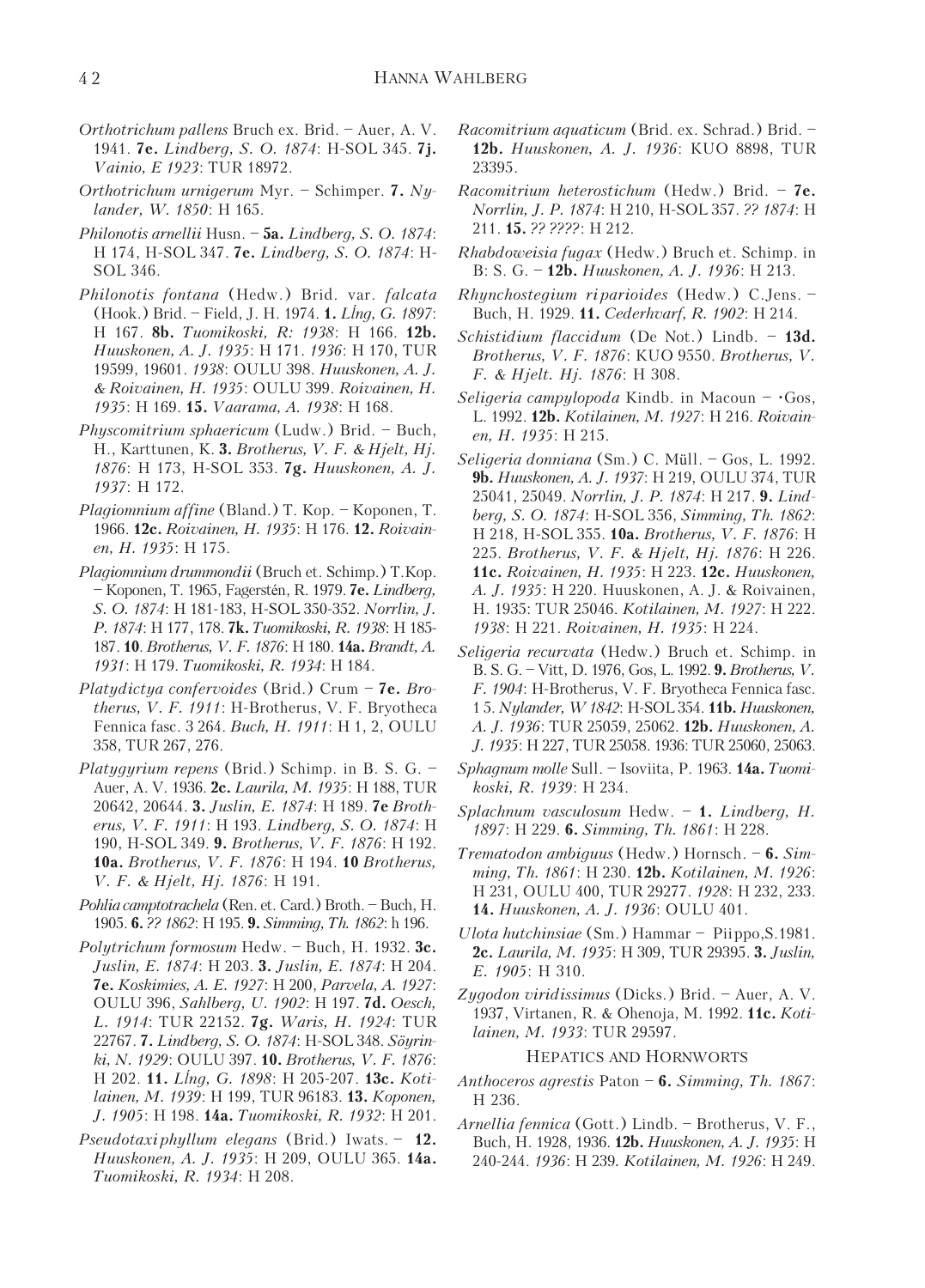1927: H 248. 1928: H 252, TUR 30041. 1930: H 246, 247, 251, TUR 30047. 1931: H 250. Pesola, V. 1915: H 245. Tuomikoski, R. 1933: H 237, TUR 30045. Waris, H. 1922: TUR 30043. 14a. Tuomikoski, R. 1933: H 238.

- Calypogeia suecica (H. Arnell et J. Perss.) Buch, H. 1928, 1935. 7e. Lĺng, G. 1898: H 254. 14a. Tuomikoski, R. 1934: H 253, TUR 30863, 30864.
- Cephaloziella elachista (Jack ex Gott. et Rabenh.) – Buch, H. 1934. 14b. Paasio, J. 1934: H 255.
- Conocephalum conicum  $(L)$  Und. Auer, A. V. **7e.** Buch, H. 1911: H 264. Hidén, I. 1923: H 266. Kari, L. 1923: TUR 31447, 31448. Lindberg, S. O. 1874: H 265, H-SOL 312.
- Cryptothallus mirabilis Malmb. v. Malmborg, S. 12b. Tuomikoski, R. 1936: H 267.
- Crossogyna autumnalis (DC.) Schljak. Grolle, R. 1969. 7e. Lindberg, S. O. 1874: H 271, H-SOL 313. 14a. Tuomikoski, R. 1934: H 269, 270, TUR 32139.
- Dichiton integerrimum (Lindb.)Buch  $-$  5a. Lindberg, S. O. 1874: H-SOL 311.
- Frullania tamarisci (L.) Dum. 15. Norrlin, J. P. 1874: H 268.
- Leiocolea alpestris  $(F. Web.)$  Isov.  $-3.$  Juslin, E. 1874: H-SOL 314. 7e. Lindberg, S. O. 1874: H-SOL 316, 317.
- Liochlaena lanceolata Nees Lindberg, S. O., Buch, H., Auer, A. V. 3. Juslin, E. 1874: H 277. 4. Sahlberg, J. 1878: TUR 32161. 9. Buch, H. 1911: H 272. 11a. Huuskonen, A. J. 1937: H 273. 13b. Koponen, J. 1912: H 275. 14a. Tuomikoski, R. 1934: H 274. 15. Juslin, E. 1874: H 276.
- Lophozia ascendens (Warnst.) Schust.  $-14a$ . Tuomikoski, R. 1934: H 278-282, TUR 32645.
- Mannia fragrans (Balb.) Frye et Clark Buch, H. 1944. 7j. Vainio, E. 1923: TUR 31834. 11c. Brotherus, V. F. 1876: H 285. 13d. Brotherus, V. F. 1876: H 283, 284.
- Marsupella sparsifolia (Lindb.) Dum. Buch, H. 5a. Norrlin, J. P. 1874: H 286. 14a. Tuomikoski, R. 1934: H 287.
- Marsupella sphacelata (Gieseke ex Lindenb.) Dum. Buch, H. 1941, Grolle, R. 1966. 5a. Norrlin, J. P. 1874: H 288, H-SOL 318. 14a. Tuomikoski, R. 1934: H 289.
- Radula lindenbergiana Gott. ex Hartm.f. 7e. Buch, H. 1911: H 290. Lindberg, S. O. 1874: H 291, H-SOL 319.
- Riccia beyrichiana Hampe ex Lehm. et Lindeb.  $-5a$ . Lindberg, S. O. 1874: H 293, H-SOL 324. 7g. Lindberg, S. O. 1874: H 292, H-SOL 320-322. 13d. Huuskonen, A. J. 1937: H 294.
- Scapania apiculata Spruce Buch, H. 14a. Tuomikoski, R. 1934: H 296-299.
- Scapania nemorea  $(L)$  Grolle Buch, H. 1953. **9b.** Huuskonen, A. J. 1944: H 300, 301, OULU 412.
- Trichocolea tomentella (Ehrh.) Dum. 14a. Tuomikoski, R. 1934: H 302-304.

#### ACKNOWLEDGEMENTS

The study is a part of a project "Biodiversity of the northern coast of Lake Ladoga" (University of Helsinki, project no. 96978501), hosted by the Finnish Museum of Natural History. Financial support by the Ministry of the Environment is greatly acknowledged.

### LITERATURE CITED

- ANONYMOUS 1938. Suomen luonnontielteellisen alueen paikannimiluettelo. – Suomen Hyönteistieteellinen Aikakausikirja 4(2): 1-17.
- BRANDT, A. 1933. Hiisjärven luonnonpuiston kasvillisuudesta. – Silva Fennica 32: 1-116.
- BROTHERUS, V. F. 1913. Amblystegiella confervoides (Brid.) Loeske. – Meddelanden Soc. Fauna Flora Fennica 39: 62.
- BUCH, H. 1938. Jungermannia tristis Nees frĺn Suistamo. – Memoranda Soc. Fauna Flora Fennica 14: 127.
- CHYDENIUS, J. J. & FURUHJELM, J. E. 1859. Berättelse öfver en naturhistorisk resa i Karelen, förtagen pĺ Sällskapets pro Fauna et Flora Fennica bekostnad. – Notiser Sällsk. Fauna Flora Fennica Förh. 4: 81-118.
- HJELT, HJ. 1881. Anteckningar frĺn en botanisk resa I Karelen sommaren 1876. – Meddelanden Soc. Fauna Flora Fennica 6: 19-69.
- IGNATOV, M. S & AFONINA, O. M. 1992. Check-list of mosses of the former USSR. - Arctoa 1: 1-85.
- JUNNILAINEN, R. 1977. The distribution of Aulacomnium androgynum and A. turgidum (Musci, Aulacomniaceae) in northwest Europe. – Memoranda Soc. Fauna Flora Fennica 53(2): 95-97.
- KONSTANTINOVA, N. A., POTEMKIN, A. D. & SCHLJA-KOV, R. N. 1992. Check-list of the Hepatics and Anthocerotae of the former USSR. – Arctoa 1: 87-127.
- KOPONEN, T. 1967. Eurynchium angustirete (Broth.) Kop. comb. n. (E. zetterstedtii Stoerm.) and its distribution pattern. - Memoranda Soc. Fauna Flora Fennica 43: 53-59.
- KOTILAINEN, M. 1927.Cirri phyllum vaucheri (Schimp.) Loesk. Et Fleisch. Ruskealassa. – Memoranda Soc. Fauna Flora Fennica 1: 329-331.
- KOTILAINEN, M. 1929. Über das boreale Laubmoose-element in Ladoga-Karelien. Eine kausal-ökologische und floristische Studie. – Ann. Soc. Zool.-Bot. Fennicae Vanamo 11(1): 1-142, 16 maps.